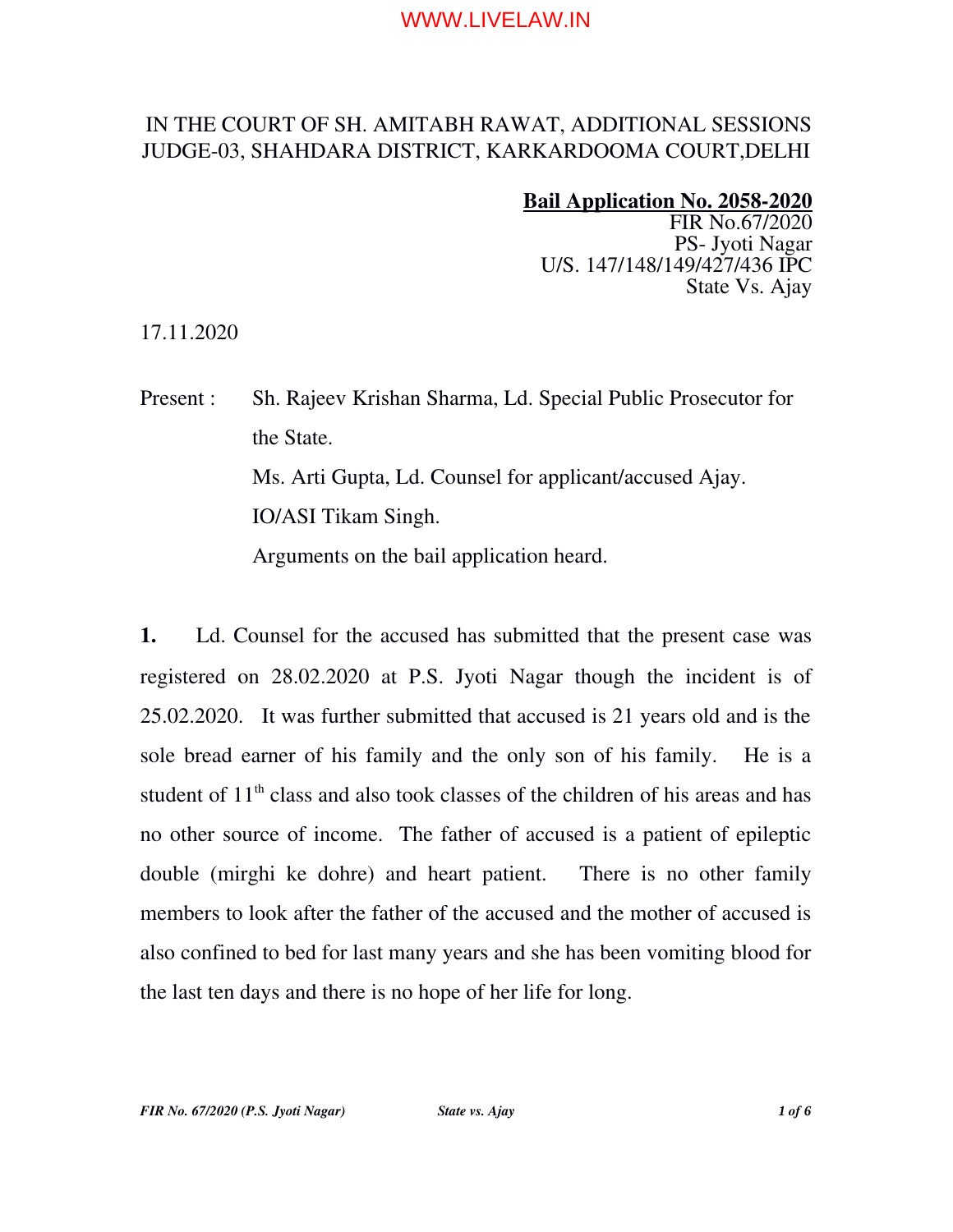It was further submitted that due to riots in Delhi on 25.02.2020, many FIRs were registered at different places. The FIR No. 83/20, 88/20, 91/20, 71/20 & 74/20 were also registered at P.S. Jyoti Nagar and accused was falsely implicated because these FIRs have shown different places and accused cannot be involved in these case at the same time. He has got ibail in other cases.

It was strongly argued that the witness Aslam is a witness against Ajay in number of cases, which are pertaining to different locations.

It was further submitted that charge-sheet has already been filed and the accused is no more required for custodial interrogation. Other accused persons have been enlarged on bail in this case. Accused is in custody for more than 05 months.

It was submitted that there is no evidence, no public witness and no CCTV footage against the accused.

It was thus prayed that accused may be granted bail in the present case.

2. On the other other hand, Ld. Special PP for State has argued that the present case was registered on the complaint of complainant Javed Khan who stated that on 25.02.2020, some unknown persons damaged his shop i.e.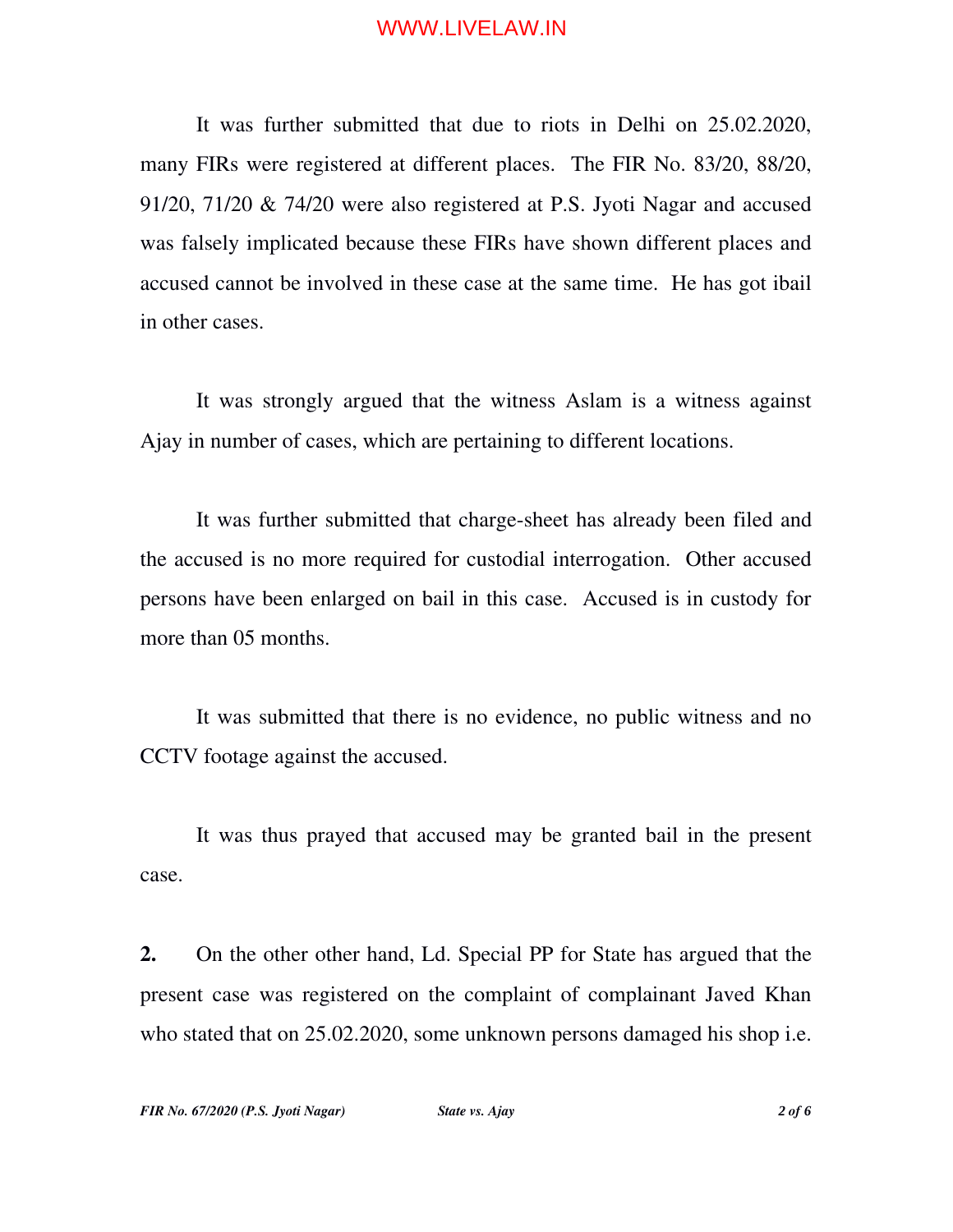Khan Accessories at Shop No. 2/11, Kamal Market, Ashok Nagar, Shahdara, Delhi and destroyed his shop and put it on fire.

It was stated that accused Ajay and Gaurav Panchal were arrested in case FIR No. 60/20 under Section 147/148/149/427/436 IPC on 18.04.2020 and in that case, accused Ajay made disclosure regarding his involvement in the present case. Public/eye witness Mohd. Aslam and Beat Officer HC Ravinder have identified the accused. Charge-sheet has already been filed in the court on 07.05.2020. It was further submitted that accused was an active member of unlawful assembly which committed the offence.

It was prayed that bail application may be dismissed.

3. I have perused the application, IO's reply and the charge-sheet.

4. (a) The present case was registered on the complaint dated 28.02.2020 of complainant Javed Khan who stated that mob entered his shop on 25.02.2020 (when he had gone to Solan, outside Delhi) and ransacked the shop and burnt all the goods after taking them out. Thus complainant is not an eye witness to the incident. Also, delay of 03 days from the date of incident of 25.02.2020 and the date of registration of FIR on 28.02.2020 is explained.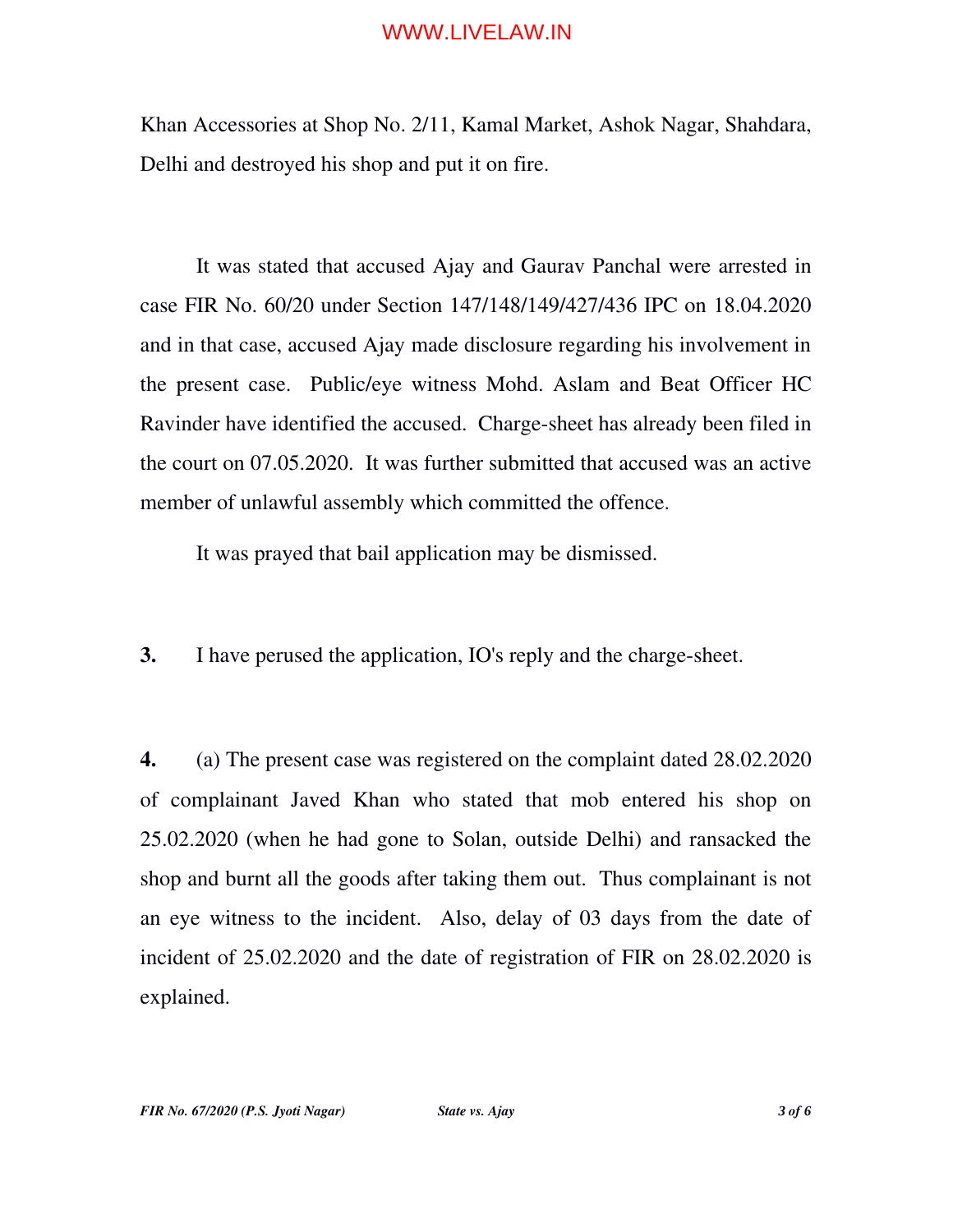(b) Admittedly, there is no CCTV footage against the accused.

(c) As per reply of the Investigating Officer, present applicant/accused Ajay was arrested in FIR No.  $60/20$  and made a disclosure about the involvement in the present case.

The said statement appears to be at variance with the statement of the public witness Md. Aslam, relied upon by the prosecution. As per the statement dated 18.04.2020 of the witness Md. Aslam, at the time of riots on 25.02.2020, he was stuck at Ashok Nagar, Meet Nagar, Wazirabad Road and he saw the present applicant/accused Ajay as part of the rioters damaging and burning one shop at 11, Ashok Nagar and accused has been arrested at his instance.

(d) Importantly, the statement of public witness Md. Aslam has been recorded on 18.04.2020 whereas the incident is of 25.02.2020.

(e) Strangely, there is supplementary statement of the witness Md. Aslam recorded on the same day as the main statement i.e. 18.04.2020, as per which, he led the police to near Neet Nagar, Railway Line bushes and pointed out to accused persons Ajay and Gaurav Panchal as having been involved in riots on 25.02.2020 and thus, two accused persons were arrested at his instance.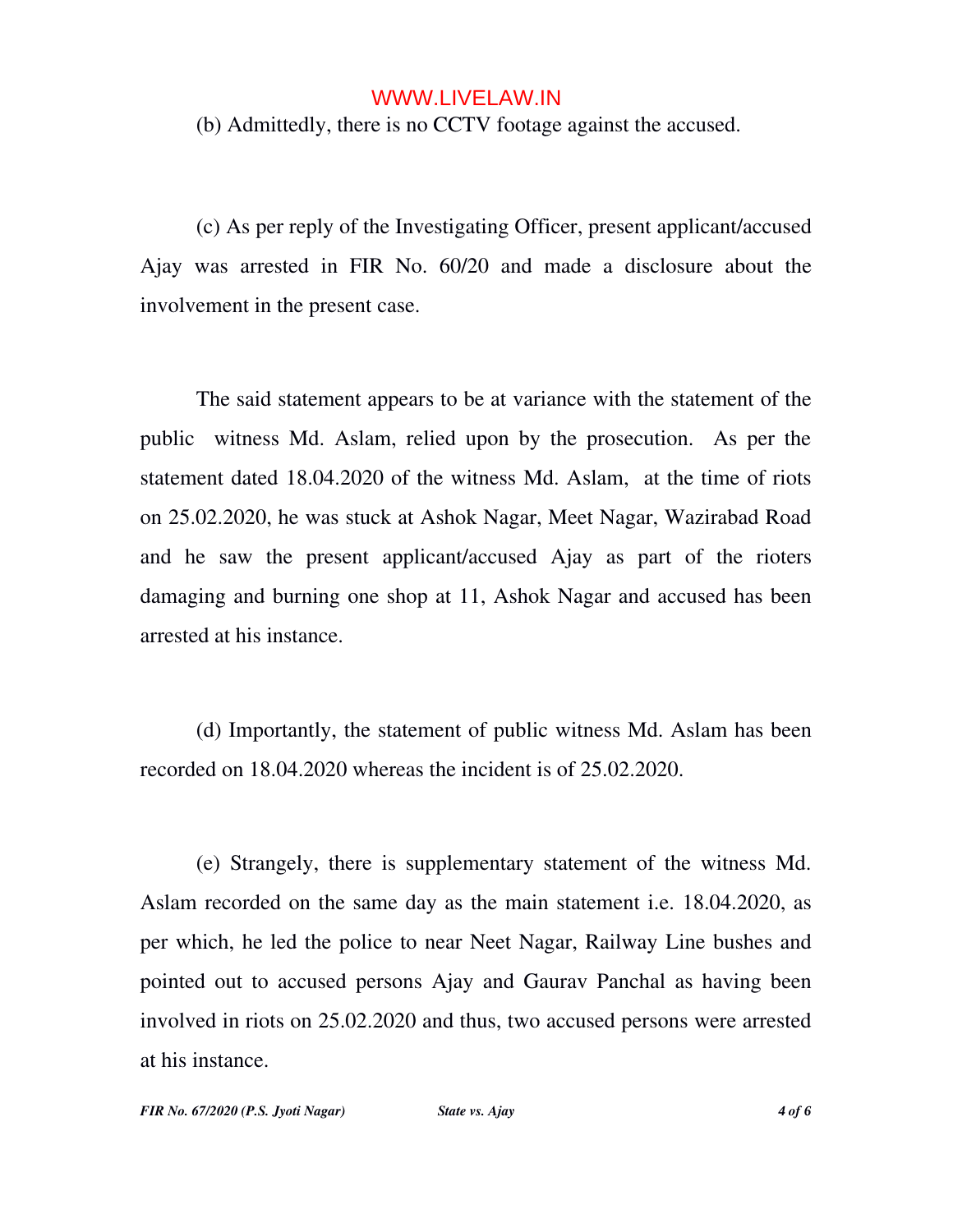The look at the arrest memo of the said accused Ajay shows Md. Aslam as one of the witness. However, the place of arrest is not a public place as mentioned in his supplementary statement but Police Station Jyoti Nagar itself.

Even looking at the statement of Md. Aslam shows that it refers to one Car Accessories Shop at Gali No.11, Ashok Nagar but there does not appear to be any identification by the said witness of the said shop which is the shop in question in the present FIR.

f) The investigation in the present case leaves a lot to be desired. The accused is in custody since 18.04.2020 and the charge-sheet has already been filed.

5. In the totality of the facts and circumstances of the case as adumbrated above, the bail application under Section 439 Cr.P.C of accused/applicant stands allowed and accused Ajay is admitted to bail subject to furnishing personal bond in the sum of Rs. 20,000/ with one local surety of the like amount to the satisfaction of Ld. MM/Link MM/Duty MM subject to the following conditions:

(a) The accused shall neither leave the jurisdiction of NCT of Delhi without prior permission of the court nor shall he indulge in any kind of criminal activity.